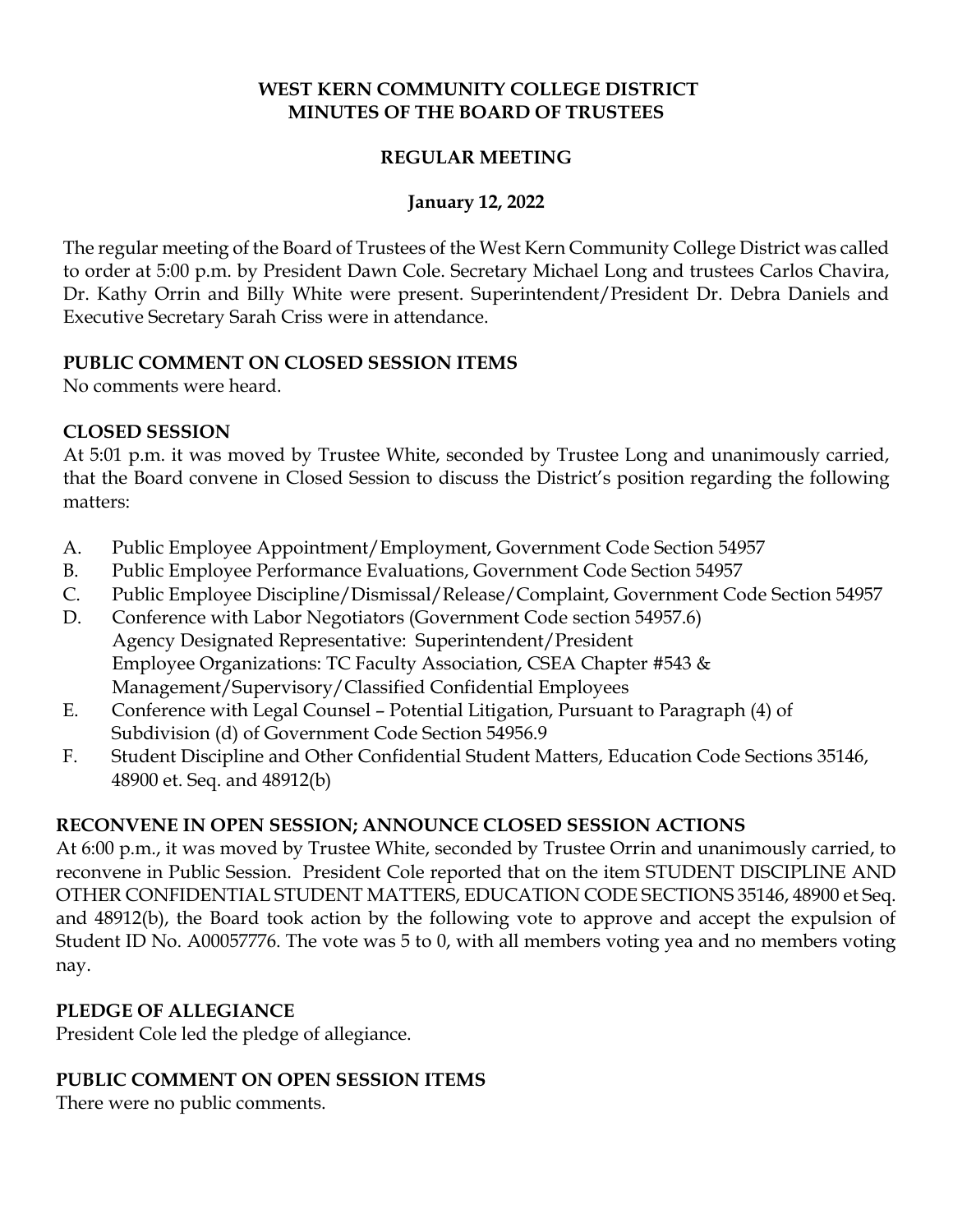## **GENERAL COMMUNICATIONS**

Dr. Daniels shared a thank you note from former Board of Trustee's member Carolyn Hosking.

## **PRESENTATION – Salesforce CRM**

Dr. Daniels presented information on the proposed student tracking system on the agenda tonight, Salesforce CRM (copy attached to official minutes). The system is designed to track potential students, progress and alumni information. Once data is obtained the system will aide in issuing messages tailored to the need or interest of the student. The Student Services department will host the system and other departments will benefit from the tracking and data available from the nationally used application.

# **APPROVAL OF MINUTES**

On a motion by Trustee Orrin, seconded by Trustee White and unanimously carried, the minutes of the Regular Meeting held December 8, 2021 and Special Meeting held December 10, 2021 were approved.

## **NEW BUSINESS**

# **Request for Approval – Classroom Audiovisual Project Phase II (RFP: WKCCD 2122-109); \$914,669.41**

Dr. Daniels told the Board that this is phase II of the classroom audiovisual project to update classroom equipment technology. With the increased need for technology to deliver classroom instruction virtually the project will be funded by COVID-19 funds. On a motion by Trustee White, seconded by Trustee Chavira and unanimously carried, the project was approved (copy attached to official minutes).

## **First Reading – Board Policy Review – BP #6910 – Housing (No Action)**

Dr. Daniels explained that the Board Policy was reviewed and found to still be in compliance (copy attached to official minutes).

## **Request for Approval – Board Policy Revision and Implementation (No Action)**

- **BP #7100 Commitment to Diversity**
- **BP #7250 Educational Administrators**
- **BP #7345 Catastrophic Leave Program**
- **BP #7350 Resignations**
- **BP#7160 Professional Development**

Dr. Daniels said that the attached Board Policies had been reviewed and found to need revisions and/or implementation. The District followed Community College League of California guidelines and reviewed local practice to make the non-material changes and to implement BP #7160 (copy attached to official minutes).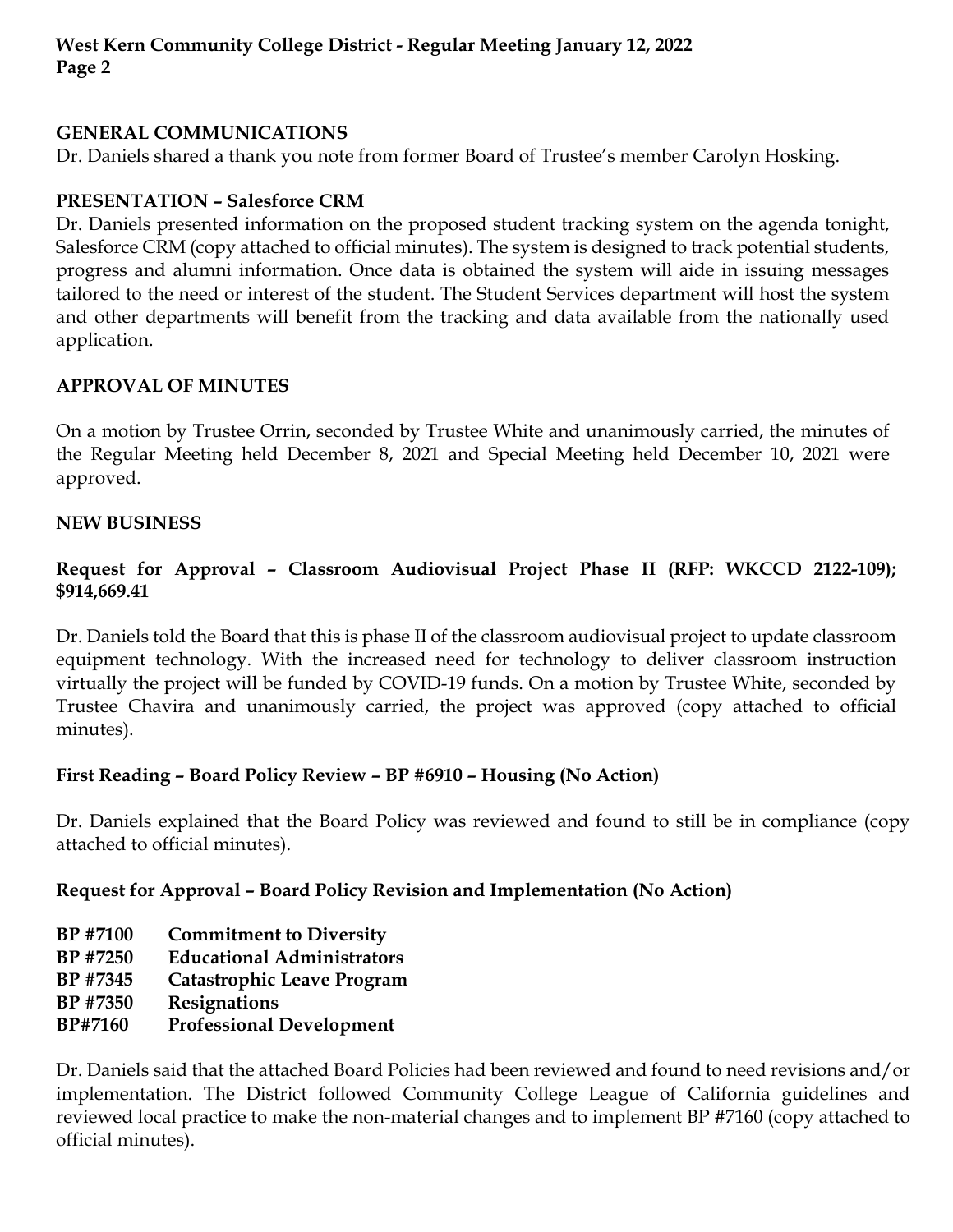## **CONSENT AGENDA:**

- A. Request for Approval Salesforce Customer Relations Management (CRM) Software System; \$99,681.50
- B. Request for Ratification Fabric through USA Shade & Fabric Structures; \$22,460.32
- C. Request for Approval Contract with School Datebooks to Produce Student Planners for the 2022-2023 Academic Year; \$9,227.00
- D. Request for Approval Annual Renewal Agreement with Blackboard Connect for Emergency Outreach Messaging Services; 2/14/22 – 2/13/23; \$4,650.00
- E. Request for Ratification Professional Services Agreement with Trudi Radtke; 12/15/21 – 2/15/22; Total Not to Exceed \$1,680.00
- F. Request for Approval Renewal of Eureka Agency/User Site License Contract; 1/1/22 – 12/31/22; \$1,395.00
- G. Ratification of the December 2021 Vendor Check & Purchase Order Registers

On a motion by Secretary Long, seconded by Trustee Chavira and unanimously carried, Consent Agenda Items A – G were approved (materials related to the items are attached to official minutes).

#### **PUBLIC COMMENTS ON ITEMS OF GENERAL INTEREST**

There were no comments.

#### **EMPLOYMENT**

President Cole requested a motion to correct Items 13. A-C with corrected documents. On a motion by Trustee White, seconded by Trustee Orrin and unanimously carried, employment Items 13. A-C were amended (copy attached to official minutes). On a motion by Trustee White and seconded by Secretary Long, Employment Items A-C were approved as amended by the following vote (Employment Items *(Appendix I and II)* are attached to official minutes):

Yes: Dawn Cole, Carlos Chavira, Billy White, Michael Long and Dr. Kathy Orrin No: None Abstain: None Absent: None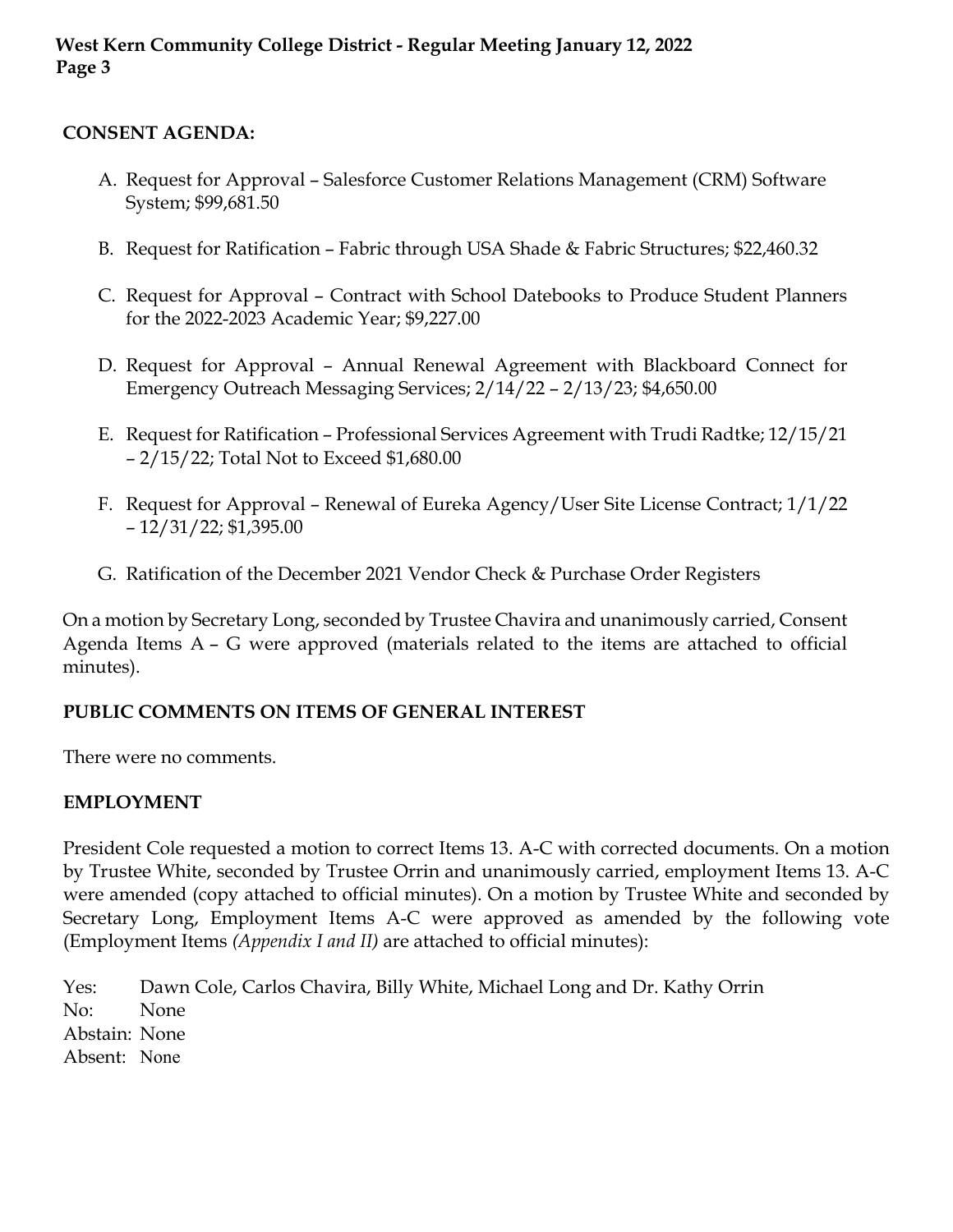# **REPORTS**

# **Financial Reports**

The financial reports listed on the page following were presented for information (copies attached to official minutes).

Financial Reports (for information):

- 1. Revenue Accounts (Account Level 1) FY 2021/22
- 2. Expenditure Accounts (Account Level 1) FY 2021/22
- 3. Expenditure Detail of \$10,000.00 or Greater, December 2021
- 4. Student Organization and Special Accounts, December 2021
- 5. Funds Deposited in County Treasury, December 2021
- 6. Employee Travel Report December 2021

## **Trustee Reports**

Trustee White said that the Winter Extravaganza was fun and that it was nice to see employees be able to safely come together for the event.

President Cole added that the Foundation Holiday Party was also appreciated as a chance to connect with Foundation partners.

#### **Academic Senate**

Dr. Eveland, Academic Senate President, told the Board that the Senate had not met since winter break but will resume meetings next week.

## **Associated Student Organization**

Desirae Salas, Student Trustee, shared a report from ASO President Faith Angeles of activities held during the Fall semester. Ms. Salas added despite the obstacles COVID-19 provided the ASO had a successful semester with many events and experiences as the students remained flexible in planning efforts as protocols changed.

#### **Administrative Services**

Brock McMurray, Executive Vice President of Administrative Services, recently reviewed the Governor's Budget release and found community college's to be strong. He will further review the predicted budget at a workshop next week with other community college officials.

## **Marketing**

Susan Groveman, Executive Director of Marketing and Community Relations, reported that the Community Report has been sent to print and that the upcoming community breakfast is being advertised. She is working with Barkley REI on the website redesign project as they embark on the research of the website and the needs of the District. Ms. Groveman continues to assist in reaching students to boost enrollment.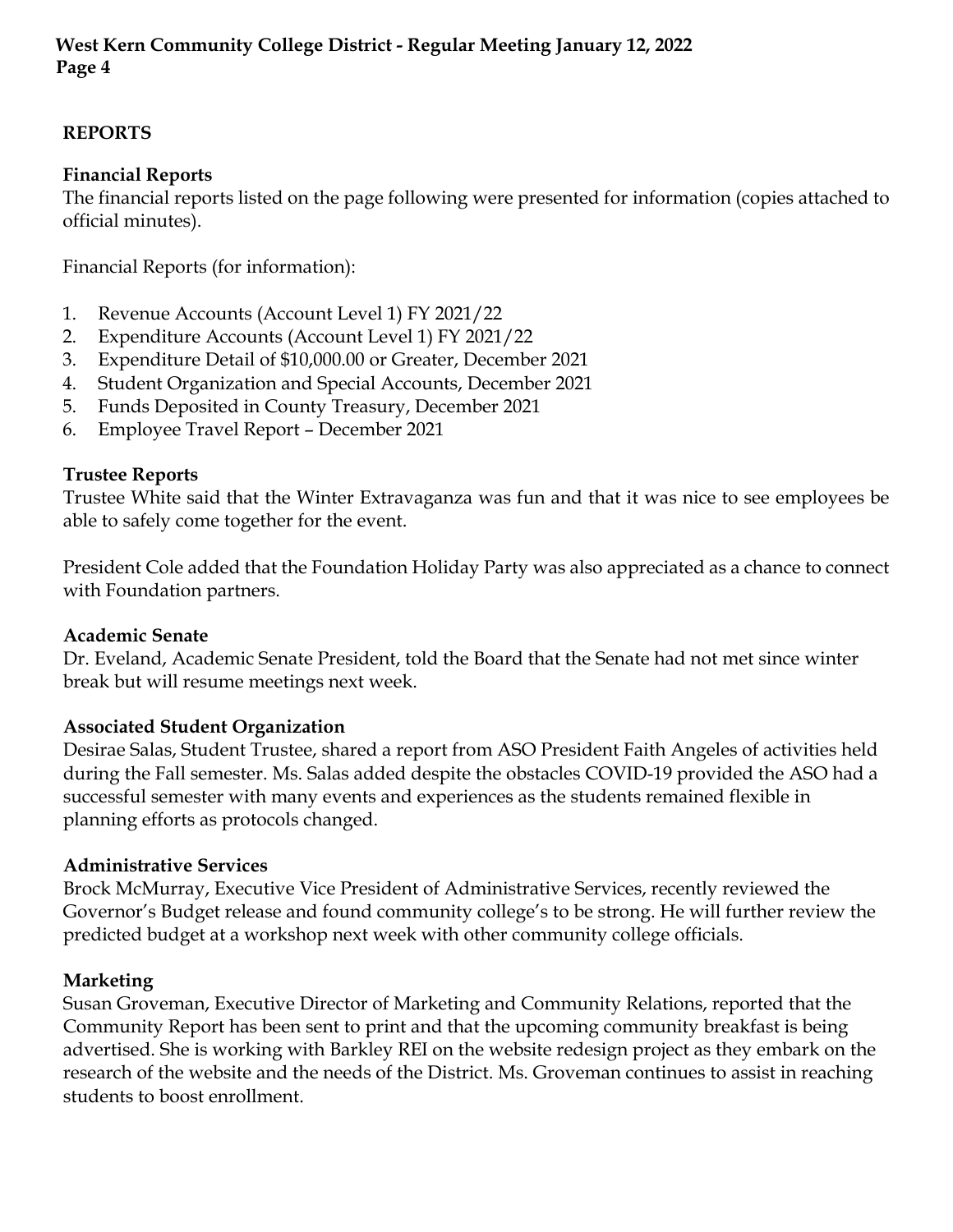## **Institutional Research and Information Technology Services**

Dr. Xiaohong Li, Vice President of Information and Institutional Research, thanked the Board for touring the IR/ITS department. The move to the new location was completed without a break in service to the campus. The IT staff continue work to prepare for the new semester. The IR staff are working through the Strategic Planning Committee (SPC) to review the Annual Program Review (APR) process. The activity planning monitoring to meet Strategic Action Plan (SAP) goals is delegated to area Vice Presidents.

### **Transition to Independent Living**

Aaron Markovits, Director of TIL, reported that staff are working with returning students to practice COVID-19 protocols after returning from break. The program welcomed a new manager, Eloisa Garcia. Other new staff have also begun work as the semester began this week.

### **Foundation**

Dr. Sheri Horn-Bunk, Executive Director of the Foundation, provided an update of the upcoming Gala that she is working in coordination with Dr. Daniels. Fundraising surrounding the event is already underway. Three Foundation board members have taken initiative to start a \$100 for 100 years campaign complete with a QR code to encourage community and alumni to donate to the College.

### **Dental Hygiene**

Dr. Vickie Kimbrough, Director of Dental Hygiene, said that the program is adapting to current COVID-19 protocols and moving forward with instruction and services.

#### **Instruction**

Dr. Leslie Minor, Vice President of Instruction, told the Board the faculty are observing inservice days this week and preparing for classes to begin. Enrollment is still down and arrangements to adjust the schedule are being made to make it more efficient. Courses will be online the first few weeks due to the COVID-19 surge.

#### **Faculty Association**

Ruby Payne, Faculty Association President, said faculty are learning a lot during the inservice. The association thanks administrators for the open communication during the online transition for the first few weeks of school.

## **REPORT OF THE SUPERINTENDENT**

Dr. Daniels presented a PowerPoint update of events and happenings on campus as well as information pertinent to the College. The College held the annual Winter Extravaganza event, raising roughly \$2,600. Dr. Daniels matches the raised funds which is directly used by the local TC Promise program. Dr. Daniels also shared a report from the Foundation Holiday Party and the Christmas Parade entry for the promotion of the 100-year celebration. She thanked staff and volunteers for both events.

## **NEXT MEETING**

The next monthly meeting is tentatively scheduled for Wednesday, February 9, 2022.